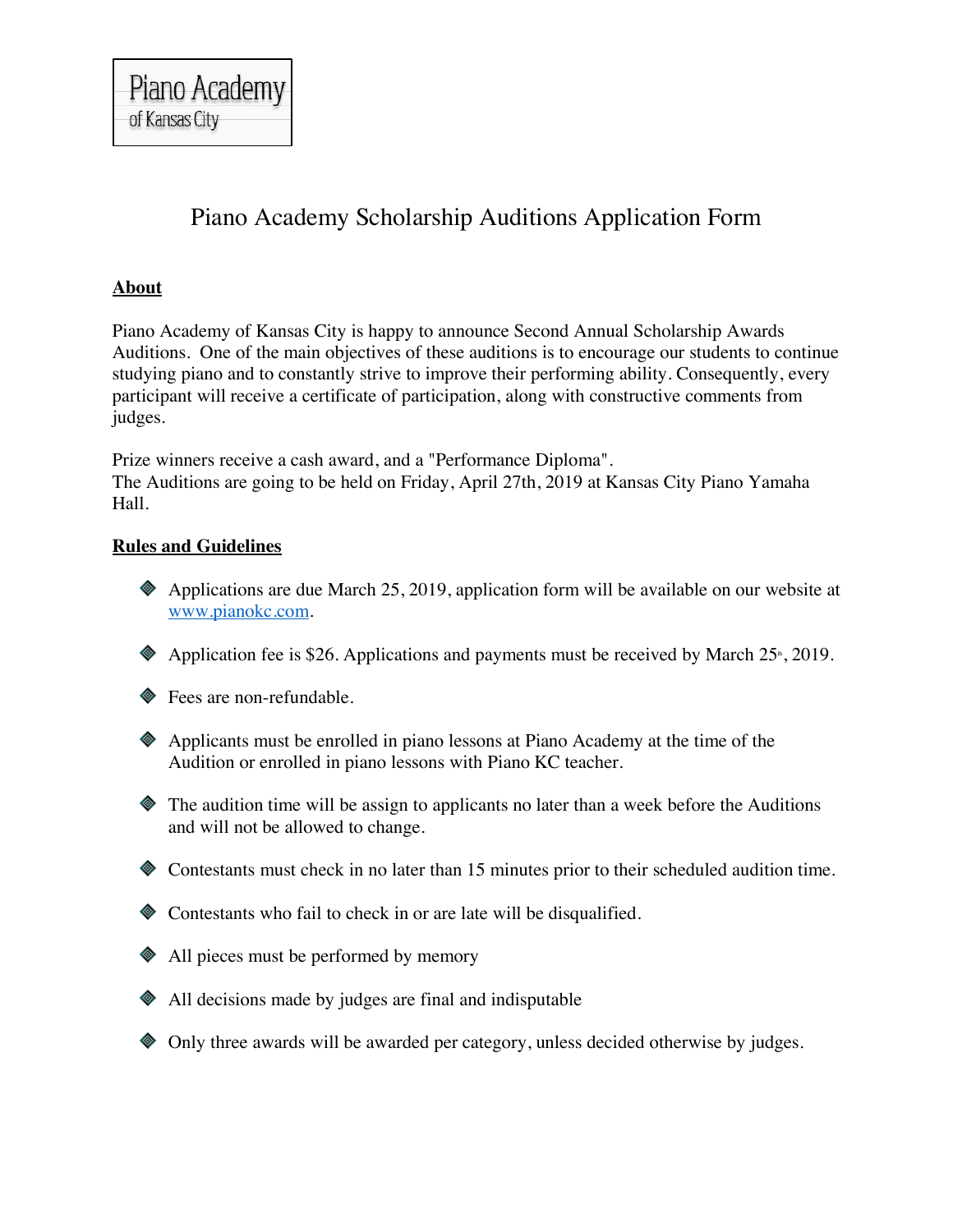## **Repertoire**

Contestants will perform TWO contrasting pieces in order of their choice:

1. Contrasting piece from the Baroque, Classical, Romantic, or Impressionistic period (two shorter works from the same opus, composer, or collection are allowable, so long as time frame is adhered)

2. Required piece.

All compositions must be performed from memory. Music must be in the original form with no names on it and measures must be numbered. Contestants who exceed the time limitation may be stopped but will not be penalized.

#### **Categories:**

Category I (Junior Level) – max. performance time: 6 min. Category II (Young Artist Level) – max. performance time: 8 min. Category III (Adult Student) – max. performance time: 8 min.

#### **Awards:**

#### **Category I (Junior level):**

First Prize: \$45 Second Prize: \$35 Third Prize: \$25

#### **Category II and III prizes:**

First Prize: \$75 Second Prize: \$50 Third Prize: \$35

**Results will be announced at the end of the Audition day and posted on our website www.pianokc.com.**